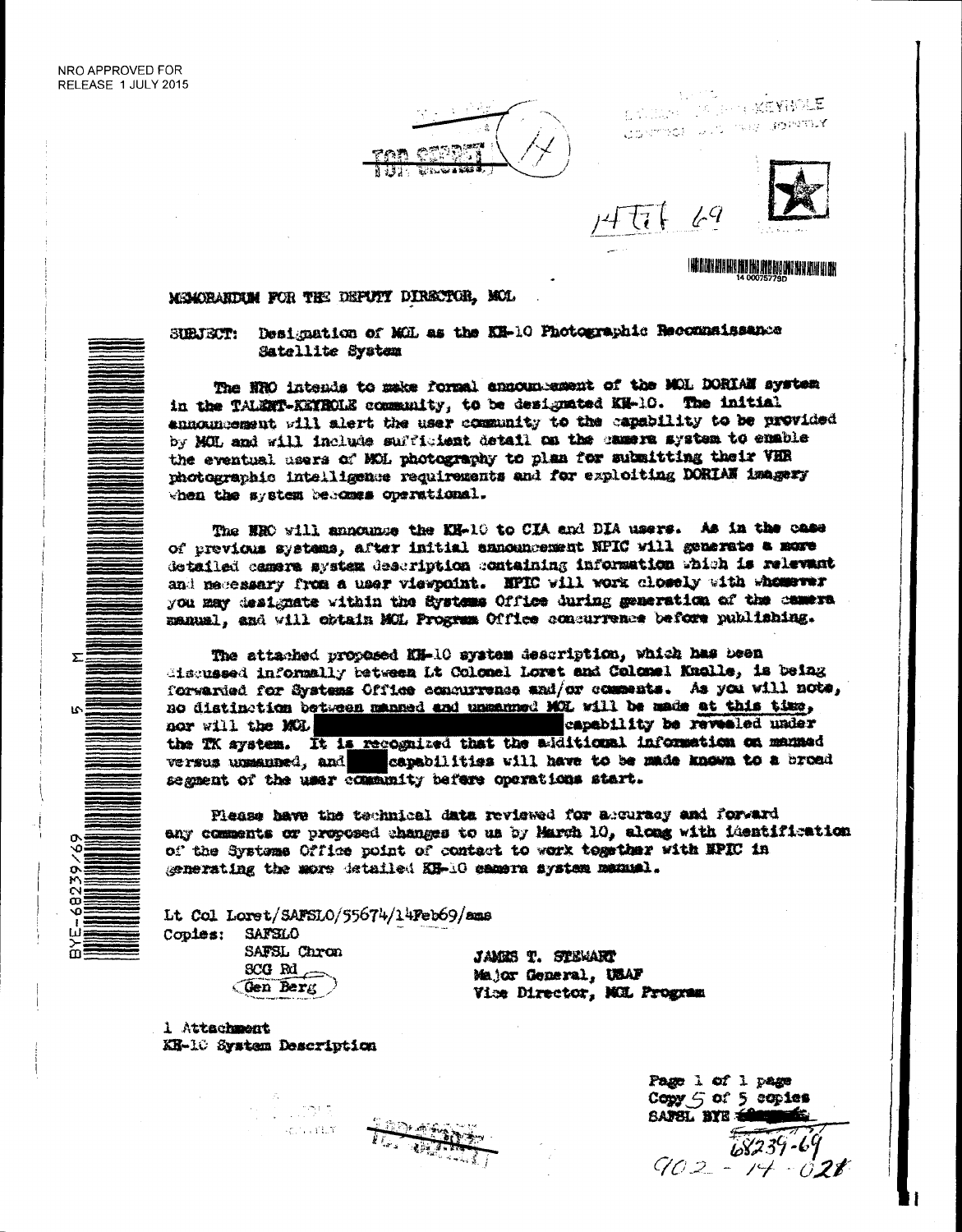## THE R. P. LEWIS KEY6LE CNANNELS ONLY

#### KH-10 System Description

80-187 NM; 70-230 min-max 90°, 80G-100° min-max 7.5 days, nominal 80° N to 80° S 55° N, nominal 4.25 NM/sec

0.0175 - 0.0615 radians/sec

on axis at 80 NM

9.4 inches diameter, circular

Pitch:  $16^{\circ}$  forward;  $24^{\circ}$  aft; Roll:  $\pm$  37°

Technical Intelligence

9100' on axis at nadir

Frame

#### . Mission Data

Orbit: Inclination: Repeating Orbit: Access: Perigee Latitude: Velocity: V/H Range:

#### Camera System

Primary Purpose: Type: Resolution: Coverage: Stereo Limits: Image Format:

#### Lens

## Type:

Focal Length: Lens Aperture: Relative Aperture: Half Field Angle: Full Field Angle: Mirror Diameter:

#### Shutter

Type: Speed: Exposure: Orientation: Platen Rotation: Focal plane 40 inches/sec .0025, .0036, .0050, .0070, .0100, .0140, .0200, .0400 seconds  $+111^{\circ}$  $7.60^{\circ}$ 

70 inches (circular)

Ross Telephoto

70 inches

 $0.540$ 1.08°

Page 1 of 2 pages Copy  $\int$  of 5 copies SAFSL BYE

Attachment 1

HANE-KEYHULE Cannalets ONLY